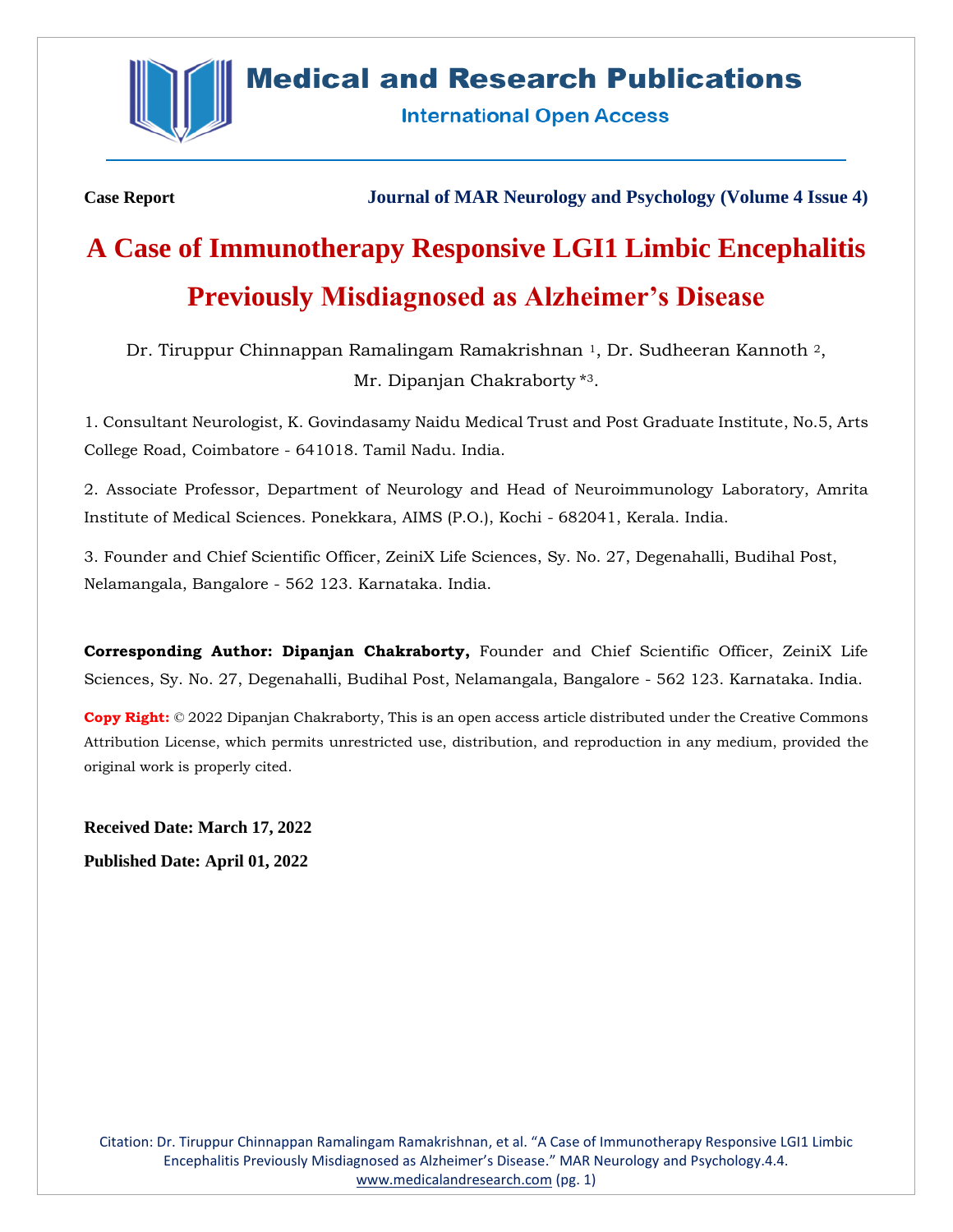# *Abstract*

*Leucine-rich glioma-inactivated 1 (LGI1) protein, a vital component of the voltage gated potassium channel (VGKC) complex, is associated with rare autoimmune limbic encephalitis. Due to overlapping symptoms, there is a propensity to misdiagnose it as dementia or Alzheimer's disease. Here, we present case of an elderly gentleman having behavioral and cognitive dysfunction, who was initially misdiagnosed as having Alzheimer's and treated accordingly for 8 months. However, due to non-responsiveness to therapy and worsening clinical condition, he was referred to us. Our diagnostic work up revealed LGI1 autoimmunity. The patient was promptly put on immunotherapy. He showed significant clinical improvement. This an important case study which reinforces the need to test for autoimmune etiology. It is an important, but sometimes overlooked work up, which proves critical in early diagnosis, quick immunotherapy if required, and good prognosis. Cases like these can be frequently misdiagnosed as neurodegenerative disorders. It is therefore, imperative to determine autoimmune etiology early in the course of the illness in order to achieve near full recovery.*

*Keywords: LGI1, autoimmune neurology, dementia, Alzheimer's, VGKC*

# **Introduction**

Leucine-rich glioma-inactivated 1 (LGI1) is a scaffolding protein. It is a critical part of the voltage gated potassium channel (VGKC) complex on neural synapses, the other component being contactinassociated protein-like 2 (Caspr2). It is classified as an anti-neuronal surface antigen or anti-synaptic protein, associated with rare autoimmune limbic encephalitis. There are two pathogenic mechanisms involving LGI1 antibodies - reducing the formation of the LGI1-ADAM complex and altering the dendritic spine density of neurons located in the dentate gyrus and thalamus. [1,2,3]

LGI1 encephalitis patients are characterized by acute or subacute onset of cognitive dysfunction. This makes the disease vulnerable to be misdiagnosed as a mental illness. Recent publications have brought to light additional clinical features. These include neuropsychiatric symptoms and mental disorders including visual hallucination, paranoia, depression, anxiety and dysphoria; faciobrachial dystonic seizure (FBDS), refractory hyponatremia, Morvan syndrome (MoS) and acute psychosis. [4,5,6,7]

MRI tend to show abnormalities in the mediotemporal lobe and hippocampus. CSF evaluation is generally normal or non-specific. Unlike other limbic encephalitides, LGI1 antibody encephalitis is rarely accompanied by tumors. Most importantly, LGI1 encephalitis has been shown to be responsive to

Citation: Dr. Tiruppur Chinnappan Ramalingam Ramakrishnan, et al "A Case of Immunotherapy Responsive LGI1 Limbic Encephalitis Previously Misdiagnosed as Alzheimer's Disease" MAR Neurology and Psychology.4.4. [www.medicalandresearch.com](http://www.medicalandresearch.com/) (pg. 2)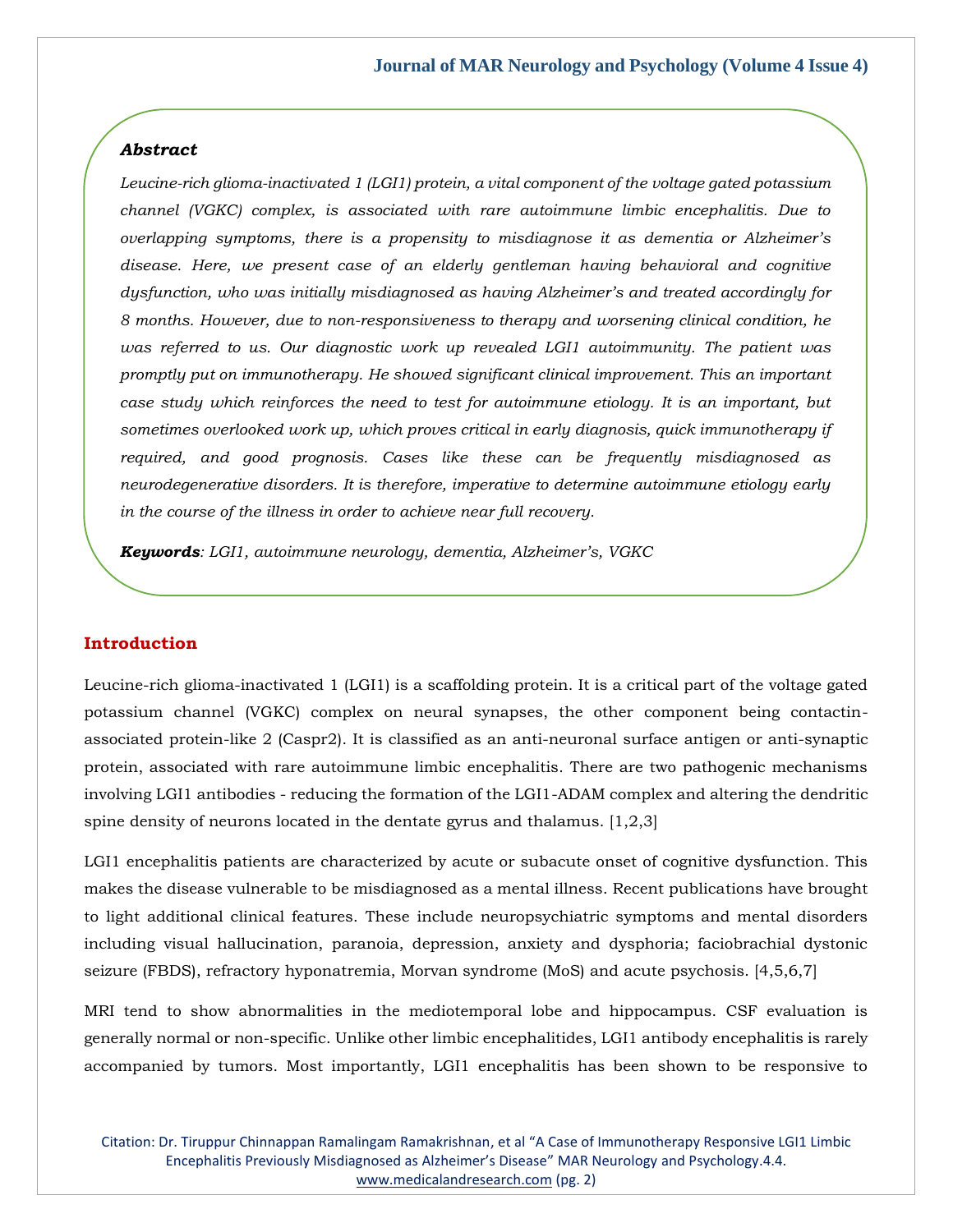immunotherapy and hence treatable. Definitive and early diagnosis and detection of LGI1 antibodies in serum and/or CSF is the key to avoid misdiagnosis and prevent long term sequalae.

Here, we present a case of an 80-year-old gentleman suffering from LGI1 encephalitis, who was initially misdiagnosed with Alzheimer's dementia because of his old age and clinical manifestations. The patient showed marked improvement on immunotherapy.

# **Case Report**

#### **Onset of Symptoms:**

Symptoms started to appear eight months before the patient was brought into our hospital, a tertiary care multispecialty referral center in South India. He had slowly progressive behavioral disturbances and memory impairment. However, they were not simultaneous. The behavioral symptoms appeared first. His demeanor started to become aggressive, a complete deviation from his natural personality. He also started to move around restlessly in his room. These behavioral disturbances gradually worsened over last two months. Five months after the onset of behavioral problems, cognitive decline started to set in. He was unable to perform his routine activities like operating his computer and managing his finances. Other activities of daily living (ADL) were also impaired, resulting in complete dependency on his wife. These memory disturbances have been there for past three months and gradually worsening.

#### **Previous Treatment:**

Considering the onset of behavioral symptoms, the patient was initially treated by psychiatrists. He was managed as a case of Alzheimer's dementia. The possibility of this was considered because of his age and slowly progressive symptoms. He was being treated with Quetiapine for behavioral disturbances, Acetylcholine esterase inhibitors for memory loss and Memantine (NMDAR antagonist) for Alzheimer symptoms. However, despite being on these medications, the patient did not show any signs of improvement. His condition, in fact, deteriorated gradually over time. It is at this point in time, eight months after the initial onset of symptoms, that he was brought under our care.

#### **Differential Diagnosis and Routine Investigations**:

After clinical examination and a detailed review of his disease progression and response to therapy, we inferred that his case was slightly atypical for Alzheimer's. This was primarily for two reasons – a) onset of behavioral disturbances first, followed by memory loss, and not the other way round, which is usually the case in Alzheimer's and b) rapid transition from onset of symptoms to complete dependence on his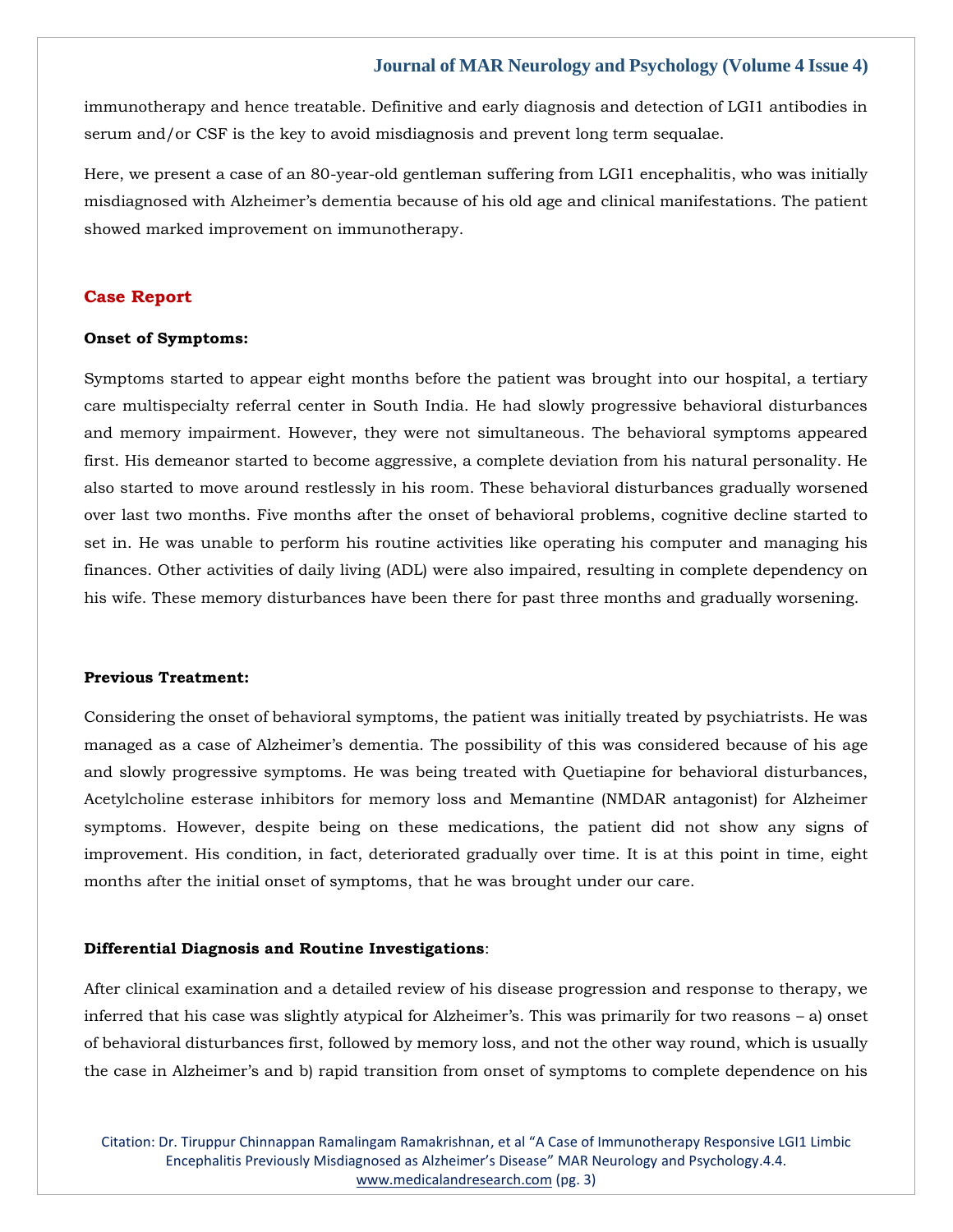wife for ADL. His condition didn't mimic chronic meningitis or viral encephalitis because of the subacute onset and progressive nature of his disease.

We inferred that his condition was suggestive of autoimmune or paraneoplastic etiology (paraneoplastic encephalitis) and it was less likely that he was suffering from a neurodegenerative disorder. His Montreal Cognitive Assessment (MoCA) score was 7/30 on arrival. He was admitted for seven days and all initial investigations were conducted as an inpatient.

All parameters on his CSF were normal. However, his MRI revealed a small focal area of diffusion restriction in right amygdala. Subtle T2/FLAIR hyperintensities in bilateral hippocampi formation was seen. The final impression was suggestive of autoimmune or paraneoplastic limbic encephalitis due to the presence of slightly edematous bilateral hippocampal formation. [Figure 1] His EEG was normal.



**Figure 1:** MRI showing a small focal area of diffusion restriction in right amygdala. The final impression was suggestive of autoimmune or paraneoplastic limbic encephalitis due to the presence of slightly edematous bilateral hippocampal formation.

Citation: Dr. Tiruppur Chinnappan Ramalingam Ramakrishnan, et al "A Case of Immunotherapy Responsive LGI1 Limbic Encephalitis Previously Misdiagnosed as Alzheimer's Disease" MAR Neurology and Psychology.4.4. [www.medicalandresearch.com](http://www.medicalandresearch.com/) (pg. 4)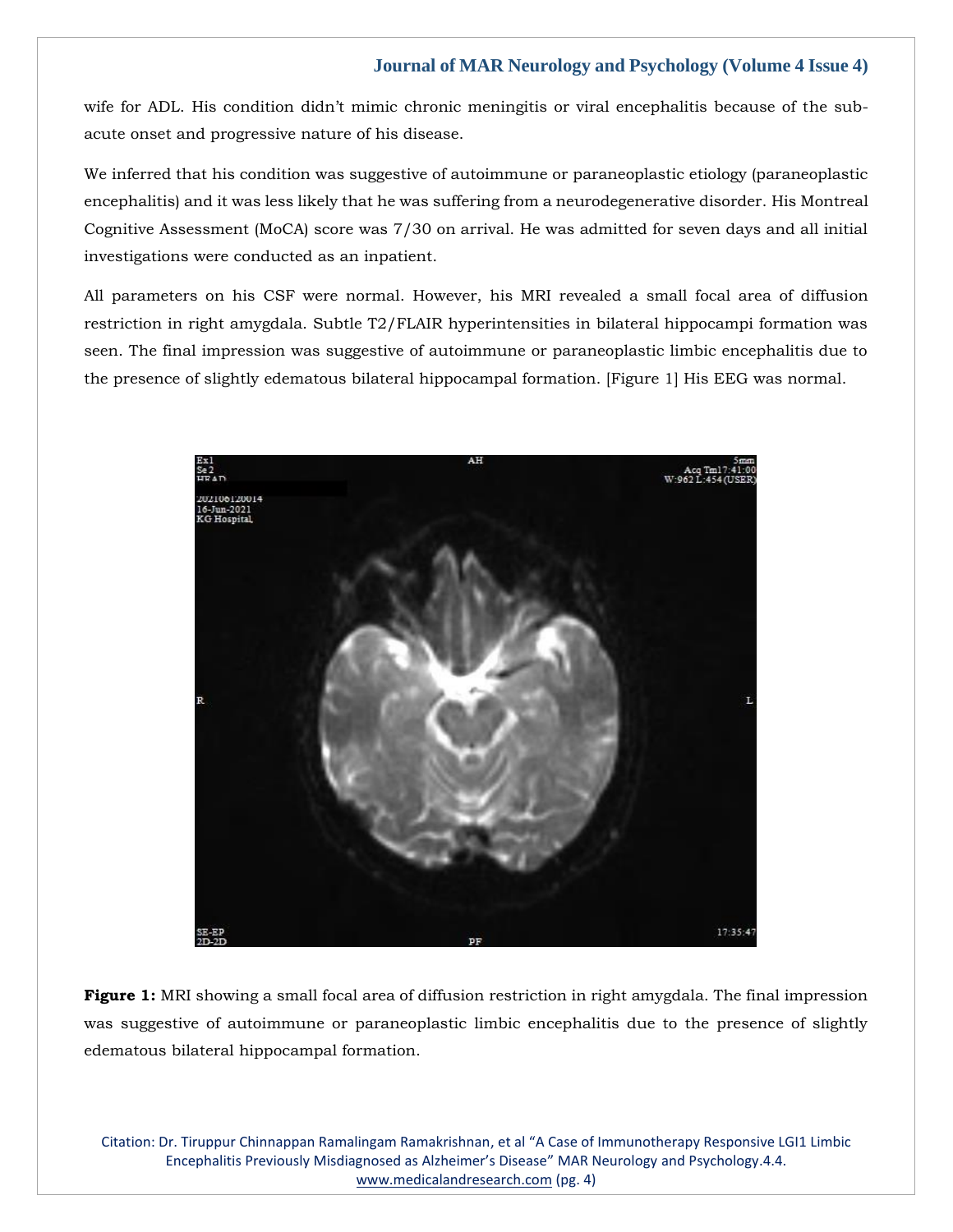#### **Autoimmune and Paraneoplastic Work-up:**

His serum sample was sent to neuroimmunology laboratory, Amrita Institute of Medical Sciences (AIMS) for evaluation of autoimmune encephalitis and paraneoplastic syndrome panels. It was strongly positive for LGI1 antibody [Figure 2] and negative for GABA-B receptor antibody, glutamate receptor (NMDAR) antibody, contactin-associated protein 2 (Caspr2) antibody, AMPA 1 and AMPA 2 antibody. In the paraneoplastic panel, his serum sample was negative for antineuronal nuclear antibodies (ANNA-1,2,3), purkinje cell cytoplasmic antibodies (PCA1,2, Tr), antiglial nuclear antibody (AGNA-1), amphiphysin, collapsin response mediator protein-5 (CRMP-5) and Ma/Ta antibodies.

LGI1, CASPR2 and NR1 subunit of NMDA receptor antibodies were tested by indirect immunofluorescence on human embryonic kidney (HEK) cell 293 transfected with corresponding antigens (Euroimmun AG, Lubeck, Germany). Paraneoplastic neuronal antibodies were tested on a substrate containing monkey cerebellum, sural nerve and intestine (neurology mosaic, Euroimmun AG, Lubeck, Germany) by indirect immunofluorescence. They were identified with immunofluorescence and confirmed with Euroline neuronal antigen profile 2 (Euroimmun AG, Lubeck, Germany). Immunofluorescence at a dilution of 1:10 was considered as positive as instructed by the manufacturer.



**Figure 2:** Immunofluorescence image showing LGI1 antibody strongly positive in serum at 1:10 dilution, 40x magnification.

Citation: Dr. Tiruppur Chinnappan Ramalingam Ramakrishnan, et al "A Case of Immunotherapy Responsive LGI1 Limbic Encephalitis Previously Misdiagnosed as Alzheimer's Disease" MAR Neurology and Psychology.4.4. [www.medicalandresearch.com](http://www.medicalandresearch.com/) (pg. 5)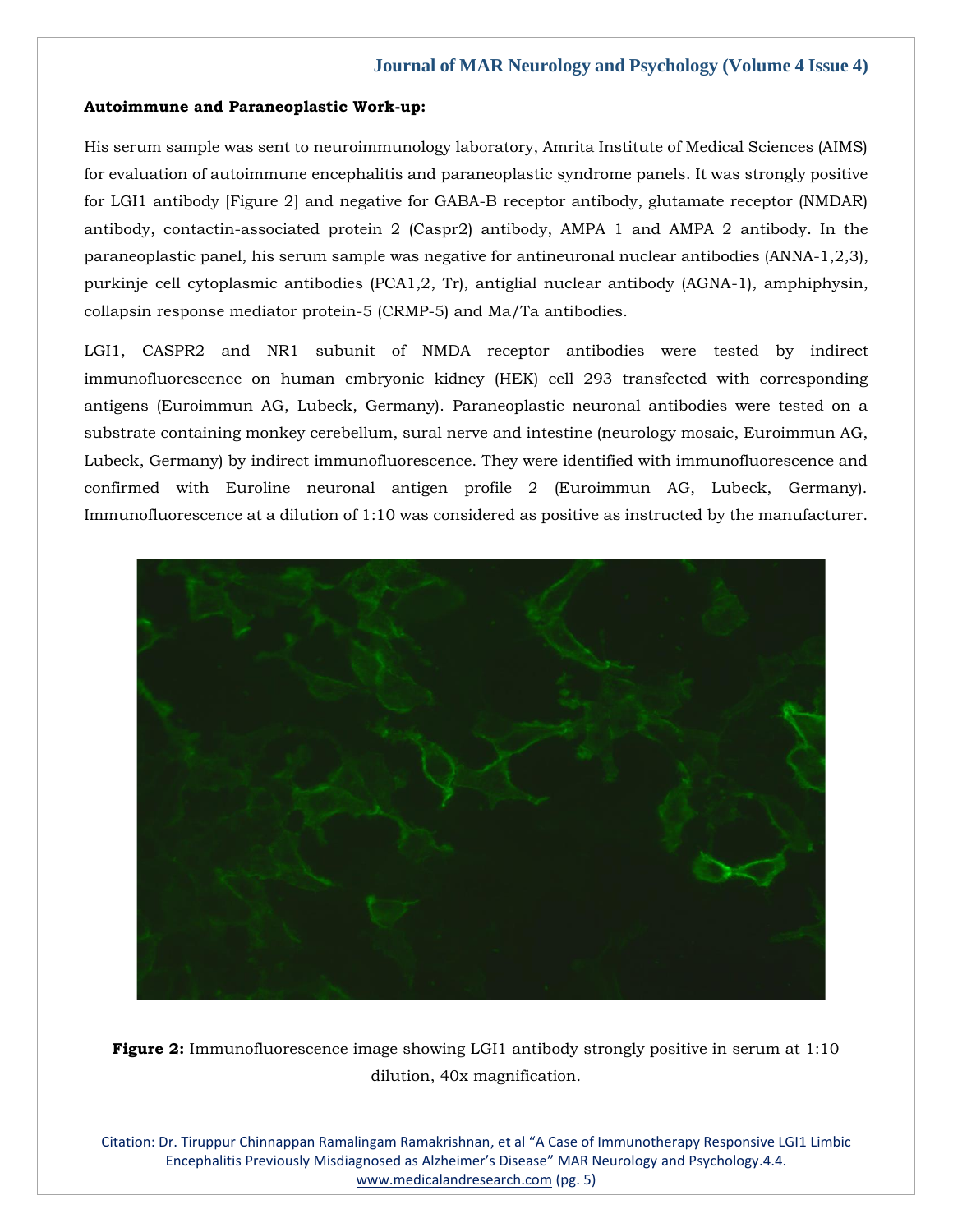#### **Treatment**:

We started the patient on monthly intravenous pulse methylprednisolone (IVMP) and intravenous immunoglobulins (IVIG). His  $1<sup>st</sup>$  dose was administered as 1g pulse Methylprednisolone once daily (OD) plus 2g/kg of bodyweight IVIG for 5 days. In the subsequent doses, we administered 1g pulse Methylprednisolone OD for 3 days plus 1g/kg of bodyweight IVIG for 2 days. The total duration for his therapy was six months.

#### **Outcome**:

Significant clinical improvement was recorded after the first dose of immunotherapy. There was significant improvement in his memory functions within a month of administering the first dose. He was able to operate his computer independently and was able to manage his finances within two months. He started driving his car and insisted to be independent, even though we advised him to exercise caution. His dependency for ADL was reduced significantly. His MoCA score improved to 22/30, from 7/30 on arrival, after 3rd dose of immunotherapy, which is about 60 days from the start of treatment.

#### **Discussion**

Detection of LGI1 antibody prompted a complete change in the line of therapy. As a result, the patient not only returned to normalcy, but got his life back. If we wouldn't have done the test and treated him accordingly, the patient would have slowly deteriorated over a period of time, assuming it is a neurodegenerative disorder, the most common ailment in his age. He might have been left with permanent neurological deficits.

Previously, a rare case of anti-LGI1 limbic encephalitis with rapidly progressive dementia, psychiatric symptoms, and frequent seizures have been reported. [8] Unlike the aforementioned case, our patient did not have seizures. Similarly, a LGI1 autoimmune encephalitis case manifesting as rapidly progressive dementia and hyponatremia has also been reported. [9] Both these cases were reported from China. Many reports of LGI1 antibody encephalitis are from Europe and the US. Previous records of LGI1 from India include cases with 8 months' history of peripheral neuropathy followed by memory impairment, focal seizures with behavioral and psychiatric changes; ascending paresthesias with continuous twitching over the body, associated with insomnia; a patient treated with therapeutic plasma exchange; progressive cognitive decline and behavioral changes including apathy, episodes of confusion and anxiety. [10,11,12,13,14,15]

Our case reinforces the fact that recognition of specific symptoms and their onset patterns, as well as testing for autoimmune etiology will prove to be the most crucial factors in early diagnosis, prompt immunotherapy, and good prognosis. Early recognition and prompt initiation of immunotherapies are

Citation: Dr. Tiruppur Chinnappan Ramalingam Ramakrishnan, et al "A Case of Immunotherapy Responsive LGI1 Limbic Encephalitis Previously Misdiagnosed as Alzheimer's Disease" MAR Neurology and Psychology.4.4. [www.medicalandresearch.com](http://www.medicalandresearch.com/) (pg. 6)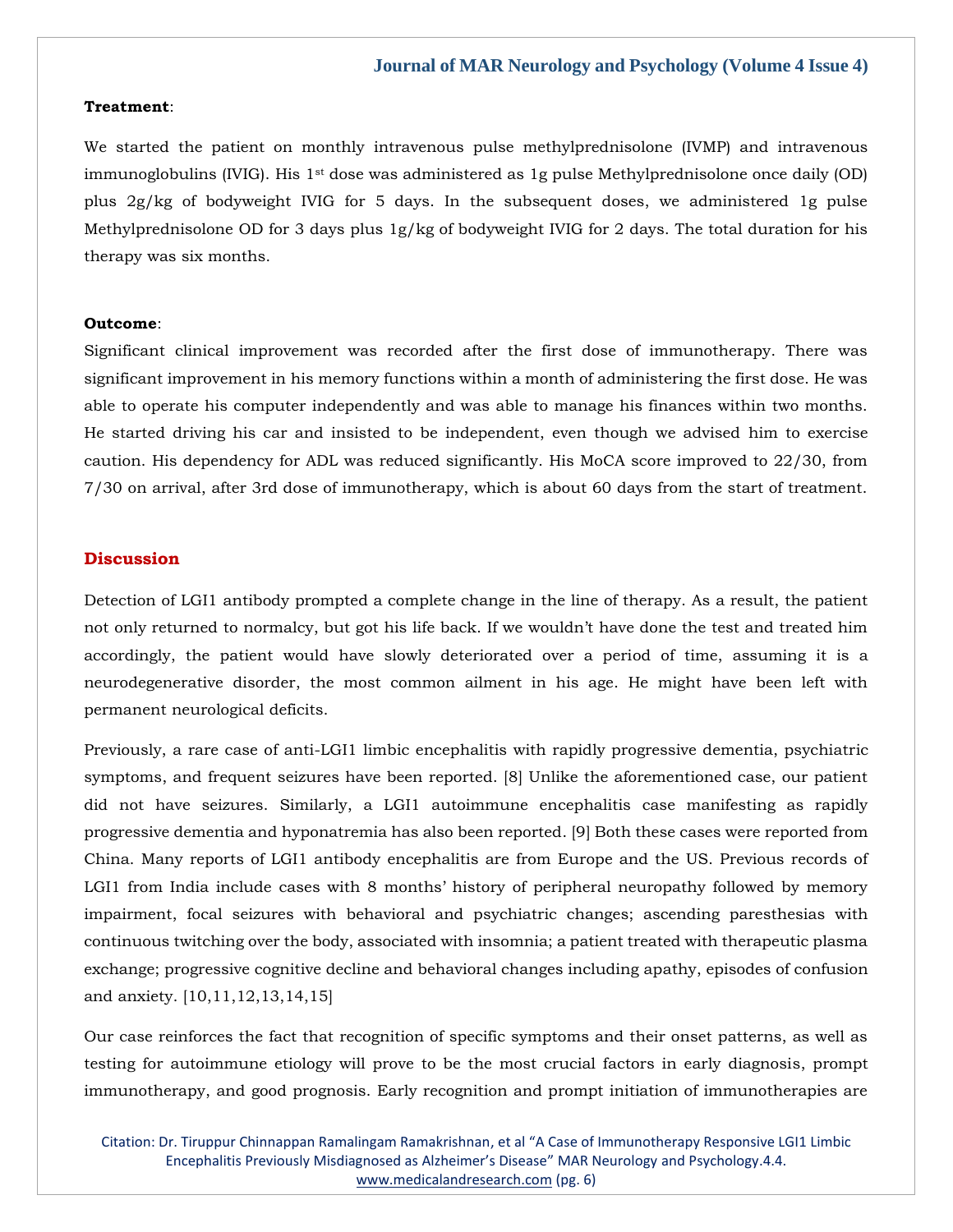of great importance. The clinical improvements often correlate with the antibody levels. As a case of treatable, rapidly progressive dementia with a good prognosis, early and accurate diagnosis is essential, particularly when such cases can be frequently misdiagnosed as neurodegenerative disorders. It is therefore, imperative to rule out autoimmune etiology in such cases. A misdiagnosis or lack of complete diagnostic work-up may deprive patients of complete recovery. In our case, the confirmative autoantibody detection prevented potential irreversible sequalae for the patient.

# **Conclusion**

This case raises the awareness that Alzheimer's like presentation can be caused by autoimmunity. This case increases the gamut of LGI1 clinical features in patients from India, and establishes the increasingly appreciated fact that autoimmune disorders of the nervous system could be grossly underdiagnosed and may not be as rare as we have thought them to be.

#### **Acknowledgment**

We acknowledge Mr. VK Srinivasan, Founder & Director of ZeiniX Life Sciences for helping us with coordination during sample logistics, testing, proofreading, and publication process.

# **Reference**

[1. Binks SNM, Klein CJ, Waters P, et al LGI1, CASPR2 and related antibodies: a molecular evolution of](https://www.google.com/search?q=CASPR2+and+related+antibodies%3A+a+molecular+evolution+of+the+phenotypes&oq=CASPR2+and+related+antibodies%3A+a+molecular+evolution+of+the+phenotypes&aqs=chrome..69i57.2531j0j7&sourceid=chrome&ie=UTF-8)  [the phenotypes Journal of Neurology, Neurosurgery and Psychiatry 2018;89:526-534.](https://www.google.com/search?q=CASPR2+and+related+antibodies%3A+a+molecular+evolution+of+the+phenotypes&oq=CASPR2+and+related+antibodies%3A+a+molecular+evolution+of+the+phenotypes&aqs=chrome..69i57.2531j0j7&sourceid=chrome&ie=UTF-8)

[2. Sechi, E., and Flanagan, E. P. \(2019\). Diagnosis and Management of Autoimmune Dementia. Current](https://www.google.com/search?q=Diagnosis+and+Management+of+Autoimmune+Dementia&sxsrf=APq-WBt2wHbMiPpwOiCMINDETRq1MxQ1ug%3A1647926493446&ei=3Vw5YtrcGrGF4t4Pwq-rIA&ved=0ahUKEwiav4fK_Nj2AhWxgtgFHcLXCgQQ4dUDCA4&oq=Diagnosis+and+Management+of+Autoimmune+Dementia&gs_lcp=Cgdnd3Mtd2l6EAwyBggAEBYQHjoHCCMQ6gIQJ0oECEEYAEoECEYYAFD1AVj1AWDoGmgBcAF4AIABY4gBY5IBATGYAQCgAQGgAQKwAQrAAQE&sclient=gws-wiz)  Treatment [Options in Neurology, 21\(3\), \[11\].](https://www.google.com/search?q=Diagnosis+and+Management+of+Autoimmune+Dementia&sxsrf=APq-WBt2wHbMiPpwOiCMINDETRq1MxQ1ug%3A1647926493446&ei=3Vw5YtrcGrGF4t4Pwq-rIA&ved=0ahUKEwiav4fK_Nj2AhWxgtgFHcLXCgQQ4dUDCA4&oq=Diagnosis+and+Management+of+Autoimmune+Dementia&gs_lcp=Cgdnd3Mtd2l6EAwyBggAEBYQHjoHCCMQ6gIQJ0oECEEYAEoECEYYAFD1AVj1AWDoGmgBcAF4AIABY4gBY5IBATGYAQCgAQGgAQKwAQrAAQE&sclient=gws-wiz)

[3. Li W, Wu S, Meng Q, Zhang X, Guo Y, Cong L, Cong S, Zheng D. Clinical characteristics and short](https://www.google.com/search?q=Clinical+characteristics+and+short-term+prognosis+of+LGI1+antibody+encephalitis%3A+a+retrospective+case+study&sxsrf=APq-WBvqenegpDvS9UH7UDLymTUIWu-wbg%3A1647926513296&ei=8Vw5YtjeEcLZz7sPrK2V2AE&ved=0ahUKEwiYm8PT_Nj2AhXC7HMBHaxWBRsQ4dUDCA4&oq=Clinical+characteristics+and+short-term+prognosis+of+LGI1+antibody+encephalitis%3A+a+retrospective+case+study&gs_lcp=Cgdnd3Mtd2l6EAwyBwgjEOoCECcyBwgjEOoCECcyBwgjEOoCECcyBwgjEOoCECcyBwgjEOoCECcyBwgjEOoCECcyBwgjEOoCECcyBwgjEOoCECcyBwgjEOoCECcyBwgjEOoCECdKBAhBGABKBAhGGABQ1QJY1QJgsAdoAXABeACAAQCIAQCSAQCYAQCgAQGgAQKwAQrAAQE&sclient=gws-wiz)[term prognosis of LGI1 antibody encephalitis: a retrospective case study. BMC Neurol. 2018 Jul](https://www.google.com/search?q=Clinical+characteristics+and+short-term+prognosis+of+LGI1+antibody+encephalitis%3A+a+retrospective+case+study&sxsrf=APq-WBvqenegpDvS9UH7UDLymTUIWu-wbg%3A1647926513296&ei=8Vw5YtjeEcLZz7sPrK2V2AE&ved=0ahUKEwiYm8PT_Nj2AhXC7HMBHaxWBRsQ4dUDCA4&oq=Clinical+characteristics+and+short-term+prognosis+of+LGI1+antibody+encephalitis%3A+a+retrospective+case+study&gs_lcp=Cgdnd3Mtd2l6EAwyBwgjEOoCECcyBwgjEOoCECcyBwgjEOoCECcyBwgjEOoCECcyBwgjEOoCECcyBwgjEOoCECcyBwgjEOoCECcyBwgjEOoCECcyBwgjEOoCECcyBwgjEOoCECdKBAhBGABKBAhGGABQ1QJY1QJgsAdoAXABeACAAQCIAQCSAQCYAQCgAQGgAQKwAQrAAQE&sclient=gws-wiz)  [6;18\(1\):96.](https://www.google.com/search?q=Clinical+characteristics+and+short-term+prognosis+of+LGI1+antibody+encephalitis%3A+a+retrospective+case+study&sxsrf=APq-WBvqenegpDvS9UH7UDLymTUIWu-wbg%3A1647926513296&ei=8Vw5YtjeEcLZz7sPrK2V2AE&ved=0ahUKEwiYm8PT_Nj2AhXC7HMBHaxWBRsQ4dUDCA4&oq=Clinical+characteristics+and+short-term+prognosis+of+LGI1+antibody+encephalitis%3A+a+retrospective+case+study&gs_lcp=Cgdnd3Mtd2l6EAwyBwgjEOoCECcyBwgjEOoCECcyBwgjEOoCECcyBwgjEOoCECcyBwgjEOoCECcyBwgjEOoCECcyBwgjEOoCECcyBwgjEOoCECcyBwgjEOoCECcyBwgjEOoCECdKBAhBGABKBAhGGABQ1QJY1QJgsAdoAXABeACAAQCIAQCSAQCYAQCgAQGgAQKwAQrAAQE&sclient=gws-wiz)

[4. Zhang SJ, Xue YY, Yu H, Tao QQ. Morvan syndrome associated with LGI1 antibody: a case report.](https://www.google.com/search?q=Morvan+syndrome+associated+with+LGI1+antibody%3A+a+case+report&sxsrf=APq-WBsgmuaTeRJyWDgxVP9_yGFVt-n8tQ%3A1647926528299&ei=AF05Ysj0EYOb4t4Pr4-mKA&ved=0ahUKEwjI9Nba_Nj2AhWDjdgFHa-HCQUQ4dUDCA4&oq=Morvan+syndrome+associated+with+LGI1+antibody%3A+a+case+report&gs_lcp=Cgdnd3Mtd2l6EAw6BwgjEOoCECdKBAhBGABKBAhGGABQpQJYpQJgigpoAXABeACAAaMBiAGjAZIBAzAuMZgBAKABAaABArABCsABAQ&sclient=gws-wiz)  [BMC Neurol. 2021 May 3;21\(1\):185.](https://www.google.com/search?q=Morvan+syndrome+associated+with+LGI1+antibody%3A+a+case+report&sxsrf=APq-WBsgmuaTeRJyWDgxVP9_yGFVt-n8tQ%3A1647926528299&ei=AF05Ysj0EYOb4t4Pr4-mKA&ved=0ahUKEwjI9Nba_Nj2AhWDjdgFHa-HCQUQ4dUDCA4&oq=Morvan+syndrome+associated+with+LGI1+antibody%3A+a+case+report&gs_lcp=Cgdnd3Mtd2l6EAw6BwgjEOoCECdKBAhBGABKBAhGGABQpQJYpQJgigpoAXABeACAAaMBiAGjAZIBAzAuMZgBAKABAaABArABCsABAQ&sclient=gws-wiz)

[5. Szőts M, Marton A, Illés Z, Bajzik G, Nagy F. AZ LGI1](https://www.google.com/search?q=AZ+LGI1--ENCEPHALITIS+HAZ%C3%81NKBAN+ELS%C5%90K%C3%89NT+DIAGNOSZTIZ%C3%81LT+ESETE+%5BLGI1+ENCEPHALITIS%3A+THE+FIRST+HUNGARIAN+PATIENT%5D.+&sxsrf=APq-WBtriqdD3tfAYUo7i2PcZFVODonsvw%3A1647926550720&ei=Fl05YrbRK8ip3LUP0tO0oAI&ved=0ahUKEwi2tK_l_Nj2AhXIFLcAHdIpDSQQ4dUDCA4&oq=AZ+LGI1--ENCEPHALITIS+HAZ%C3%81NKBAN+ELS%C5%90K%C3%89NT+DIAGNOSZTIZ%C3%81LT+ESETE+%5BLGI1+ENCEPHALITIS%3A+THE+FIRST+HUNGARIAN+PATIENT%5D.+&gs_lcp=Cgdnd3Mtd2l6EAwyBwgjEOoCECcyBwgjEOoCECcyBwgjEOoCECcyBwgjEOoCECcyBwgjEOoCECcyBwgjEOoCECcyBwgjEOoCECcyBwgjEOoCECcyBwgjEOoCECcyBwgjEOoCECdKBAhBGABKBAhGGABQkwJYkwJgzQdoAXAAeACAAQCIAQCSAQCYAQCgAQGgAQKwAQrAAQE&sclient=gws-wiz)--ENCEPHALITIS HAZÁNKBAN ELSŐKÉNT [DIAGNOSZTIZÁLT ESETE \[LGI1 ENCEPHALITIS: THE FIRST HUNGARIAN PATIENT\]. Ideggyogy Sz. 2015](https://www.google.com/search?q=AZ+LGI1--ENCEPHALITIS+HAZ%C3%81NKBAN+ELS%C5%90K%C3%89NT+DIAGNOSZTIZ%C3%81LT+ESETE+%5BLGI1+ENCEPHALITIS%3A+THE+FIRST+HUNGARIAN+PATIENT%5D.+&sxsrf=APq-WBtriqdD3tfAYUo7i2PcZFVODonsvw%3A1647926550720&ei=Fl05YrbRK8ip3LUP0tO0oAI&ved=0ahUKEwi2tK_l_Nj2AhXIFLcAHdIpDSQQ4dUDCA4&oq=AZ+LGI1--ENCEPHALITIS+HAZ%C3%81NKBAN+ELS%C5%90K%C3%89NT+DIAGNOSZTIZ%C3%81LT+ESETE+%5BLGI1+ENCEPHALITIS%3A+THE+FIRST+HUNGARIAN+PATIENT%5D.+&gs_lcp=Cgdnd3Mtd2l6EAwyBwgjEOoCECcyBwgjEOoCECcyBwgjEOoCECcyBwgjEOoCECcyBwgjEOoCECcyBwgjEOoCECcyBwgjEOoCECcyBwgjEOoCECcyBwgjEOoCECcyBwgjEOoCECdKBAhBGABKBAhGGABQkwJYkwJgzQdoAXAAeACAAQCIAQCSAQCYAQCgAQGgAQKwAQrAAQE&sclient=gws-wiz)  [Jul 30;68\(7-8\):279-85.](https://www.google.com/search?q=AZ+LGI1--ENCEPHALITIS+HAZ%C3%81NKBAN+ELS%C5%90K%C3%89NT+DIAGNOSZTIZ%C3%81LT+ESETE+%5BLGI1+ENCEPHALITIS%3A+THE+FIRST+HUNGARIAN+PATIENT%5D.+&sxsrf=APq-WBtriqdD3tfAYUo7i2PcZFVODonsvw%3A1647926550720&ei=Fl05YrbRK8ip3LUP0tO0oAI&ved=0ahUKEwi2tK_l_Nj2AhXIFLcAHdIpDSQQ4dUDCA4&oq=AZ+LGI1--ENCEPHALITIS+HAZ%C3%81NKBAN+ELS%C5%90K%C3%89NT+DIAGNOSZTIZ%C3%81LT+ESETE+%5BLGI1+ENCEPHALITIS%3A+THE+FIRST+HUNGARIAN+PATIENT%5D.+&gs_lcp=Cgdnd3Mtd2l6EAwyBwgjEOoCECcyBwgjEOoCECcyBwgjEOoCECcyBwgjEOoCECcyBwgjEOoCECcyBwgjEOoCECcyBwgjEOoCECcyBwgjEOoCECcyBwgjEOoCECcyBwgjEOoCECdKBAhBGABKBAhGGABQkwJYkwJgzQdoAXAAeACAAQCIAQCSAQCYAQCgAQGgAQKwAQrAAQE&sclient=gws-wiz)

Citation: Dr. Tiruppur Chinnappan Ramalingam Ramakrishnan, et al "A Case of Immunotherapy Responsive LGI1 Limbic Encephalitis Previously Misdiagnosed as Alzheimer's Disease" MAR Neurology and Psychology.4.4. [www.medicalandresearch.com](http://www.medicalandresearch.com/) (pg. 7)